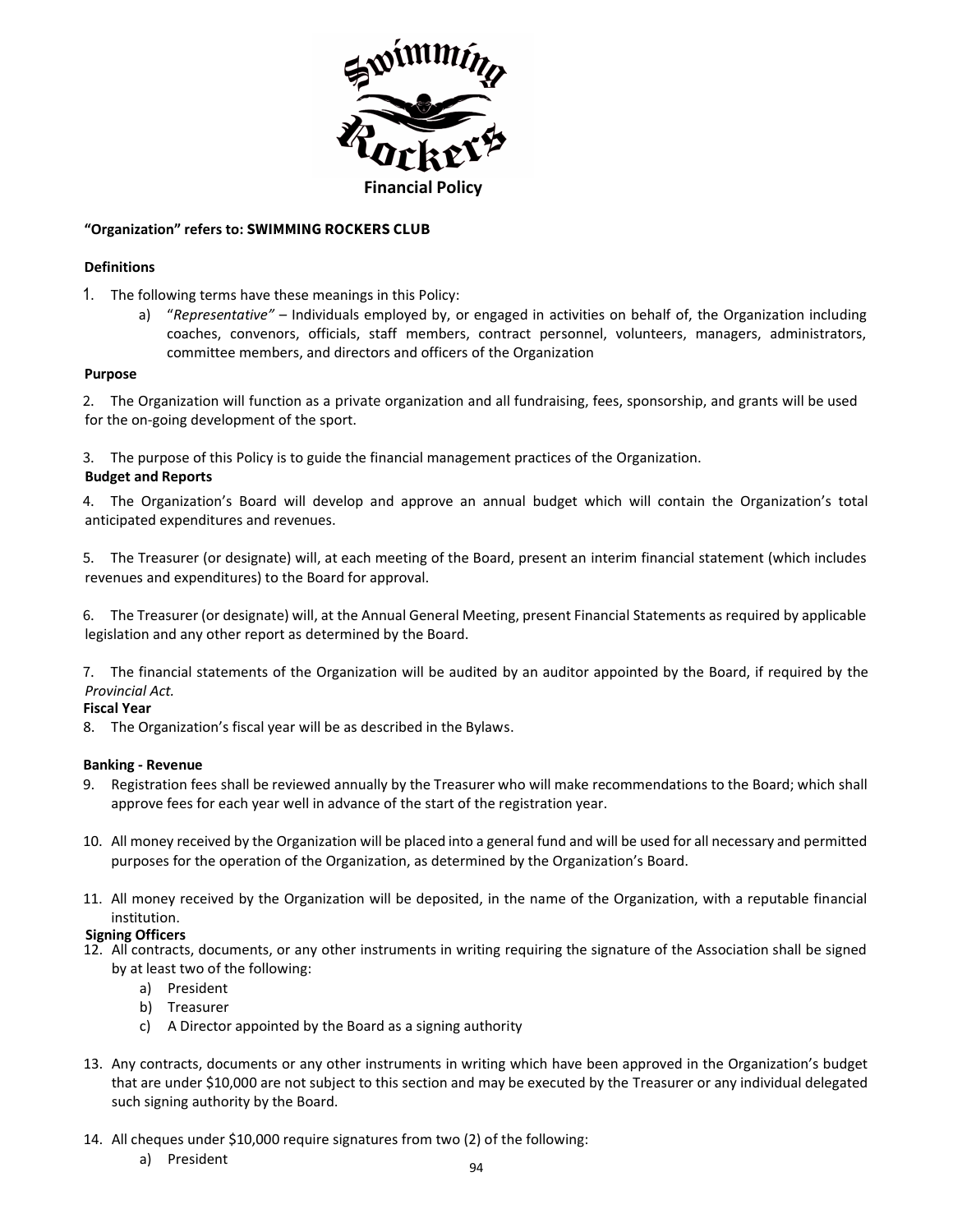- b) A Director appointed by the Board as a signing authority
- 15. All cheques of \$10,000 or above require signatures from two (2) of the following:
	- a) President
	- b) Two Directors appointed by the Board as signing authorities
- 16. All cheques payable to any signing authority will not be signed by that signing authority.

## **Expenses**

- 17. Requests for purchases require the following:
	- a) All purchases must be approved by the Treasurer (or designate)
	- b) Purchases over \$5,000 also require the approval of the Organization's Board
- 18. All expenses will be supported with receipts and must be detailed to budget items, projects, or functions by the Organization's Treasurer.
- 19. Approved expenses are to be claimed and reported no later than thirty (30) days following the date of the expense. Expenses submitted beyond the thirty (30) day reporting requirement will be paid only upon the Board's approval.
- 20. Any expenditure not approved within the annual budget will be approved by the Board prior to any such expenditure. Without the Board's approval, the expenditure will not be paid by the Organization unless determined otherwise by the Board.

## **Accounts**

- 21. Accounts receivable terms are net ninety (90) days from the date of invoice.
- 22. Accounts payable will be paid within the terms of the supplier invoice. Where no terms are specified, accounts will be paid within thirty (30) days.

## **Credit Card**

- 23. With the approval of the Board, the Organization may acquire credit cards for the use of staff members who are required to make purchases on a regular basis for travel, accommodation, and other expenses related to their duties on behalf of the Organization. The Board will determine who receives credit cards and what the credit card limits will be.
- 24. Credit card holders will be responsible for all charges made on credit cards issued in their name.
- 25. Credit cards must only be used for authorized payments that include:
	- a) Payment of actual and reasonable expenses incurred on authorized Organization business, including travel and accommodation, where it is not feasible for these costs to have been paid in advance of the expense being incurred or for the costs to be invoiced to the Organization
	- b) Purchase of goods or budgeted items
- 26. For the purposes of this Policy, expenses included in an annual Organization budget as approved by the Board are considered to be authorized. Expenses that fall outside the approved budget must be approved before being charged to an Organization credit card.
- 27. Credit cards are not to be used for any personal expenses and may not be used for meal purchases except with prior authorization.
- 28. All expenses charged to a credit card should be supported by a credit card receipt issued by the merchant or a detailed supplier invoice to confirm that the expenses are properly incurred on Organization business.
- 29. Under no circumstances are cash advances to be drawn on Organization credit cards.
- 30. In addition, the following individuals have credit card responsibilities:
	- a) Cardholders must: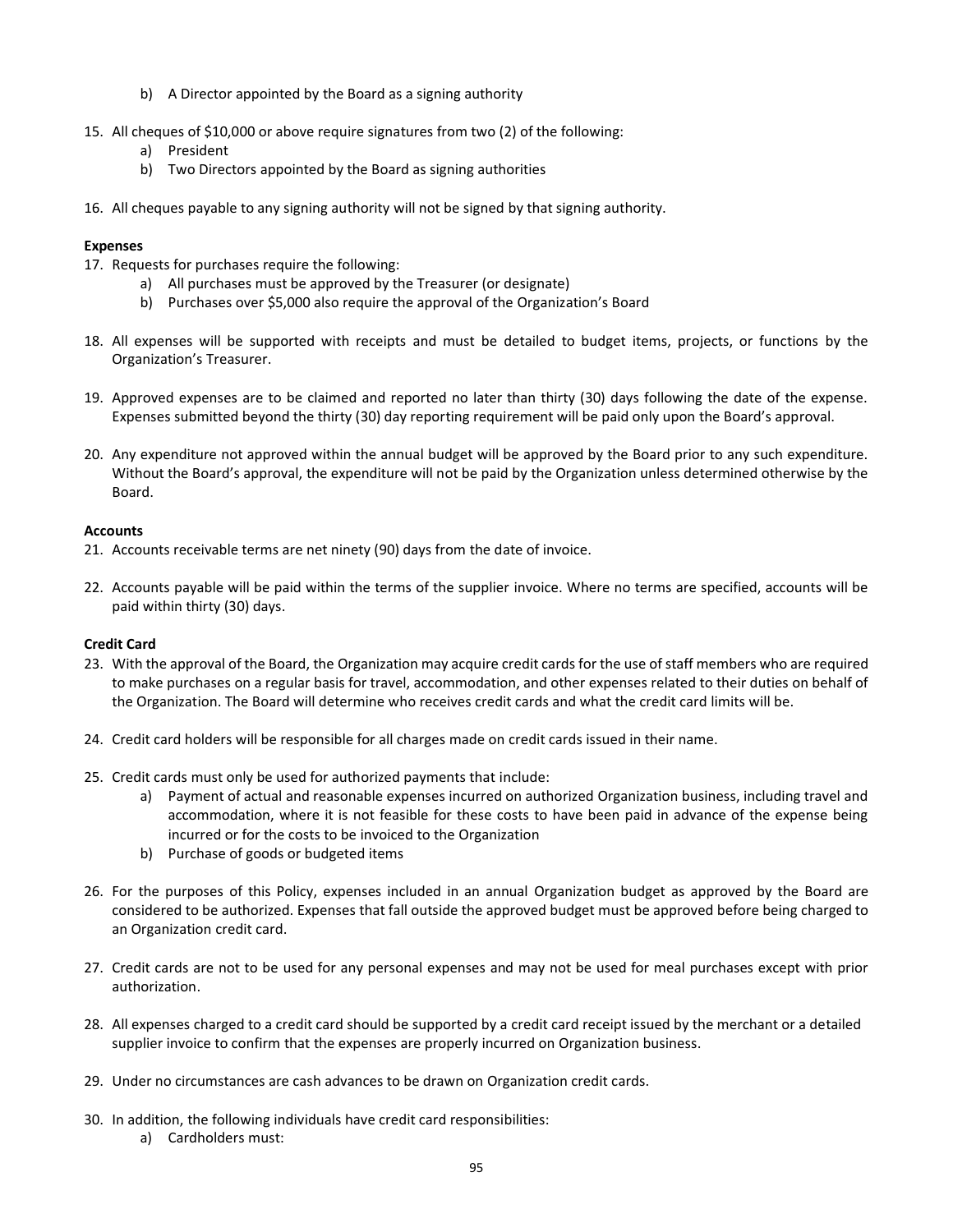- i. not allow another person to use the card
- ii. protect the pin number of the card
- iii. only purchase within the credit limit of the card
- iv. notify the credit card company if the card is lost or stolen
- v. keep the card with them at all times, or in a secure location
- vi. forward to the Organization's Treasurer, on a monthly basis, all receipts for expenses charged to the card in the previous month
- vii. surrender the credit card upon the cardholder ceasing to perform the role for which the card was issued
- b) The Organization's Treasurer must:
	- i. ensure that each credit card issued to an individual is paid in full on a monthly basis
	- ii. review and reconcile each credit card statement on a monthly basis
	- iii. bring to the attention of the Board any credit card expense which does not appear to be authorized under this policy
	- iv. recover from the cardholder any funds owing for unauthorized expenses

## **Expense Claims**

- 31. Representatives may submit expense claims to the Treasurer (or designate) for personal expenses incurred in performing their duties for the Organization. Generally, only expenses pre-approved by the Organization's Treasurer (or designate) will be reimbursed - and only within three months of the incurred expense. Expense claims must include:
	- a) The exact amount each separate expense
	- b) The date on which the expense occurred
	- c) The place and location of the expense
	- d) The purpose of the expense
	- e) A receipt for the expense
- 32. Organization Representatives may submit expense claims to the Organization's Treasurer (or designate) for travel and/or accommodation expenses for conferences, tournaments, provincial meetings, or national meetings; provided the expected expense reimbursement amount is pre-approved by the Organization Treasurer (or designate).
- 33. Generally, no cash advances will be provided. If there is a need for a cash advance, a request must be made to the Treasurer for approval of the advance.
- 34. Expenses will be reimbursed in amounts outlined in the following table:

| <b>Expense</b>                                | Rate                 | <b>Notes</b>                   |
|-----------------------------------------------|----------------------|--------------------------------|
| Travel - Mileage up to 50 km<br>return travel | Nil                  |                                |
| Travel - Mileage over 50 km<br>return travel  | \$0.50 per kilometre |                                |
| Travel - Air                                  | Lowest economy       | Prior approval required        |
| <b>Breakfast</b>                              | \$10.00              | Receipts not required          |
| Lunch                                         | \$15.00              | Receipts not required          |
| Dinner                                        | \$25.00              | Receipts not required          |
| <b>Full Day</b>                               | \$50.00              | Receipts not required          |
| Accommodation                                 | Double occupancy     | All personnel unless specified |
| Accommodation                                 | Single occupancy     | Only the President             |
| Incidental expenses                           | Actual cost          | Receipt required               |

35. The Organization will not reimburse for costs above the specified rates without prior approval of the Treasurer. Where costs above the specified rates are approved, receipts must be provided.